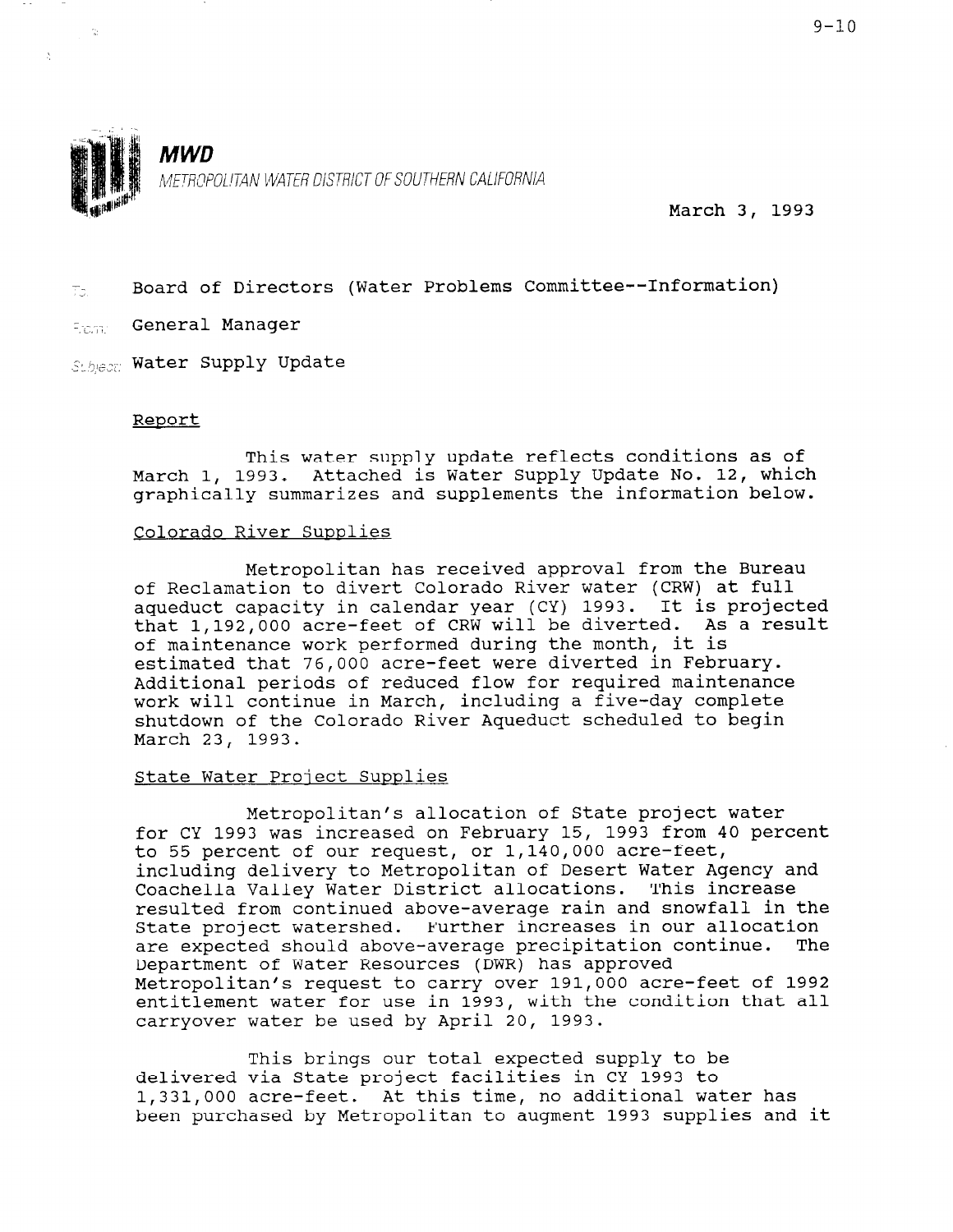#### Board of Directors -2- March 3, 1993

would appear that additional purchases will not be necessary to meet expected 1993 demands. Metropolitan took delivery of 34,000 acre-feet of State project water in February, and a total of 69,000 acre-feet since January 1. Because of DWR's requirement that all 1992 carryover water be used by April 20, 1993, all State project water delivered since January 1 is 1992 carryover water.

Above average precipitation continued in the State project watershed during February. Precipitation for the month for the Northern Sierra eight-station index was 9.7 inches or 123 percent of average. This brought the season-to-date total to 46.0 inches or 132 percent of average. In addition, snowpack water content in the State project watershed was at 170 percent of average as of March 1, 1993.

The heavy precipitation provided large increases in storage and continued high pumping at Harvey 0. Banks Delta Pumping Plant. This high level of pumping continued despite February D-1630 and National Marine Fisheries Service (NMFS) pumping restrictions. As of February 28, 1993, the storage in Lake Oroville was 2,510,OOO acre-feet. Total storage in San Luis Reservoir was 1,635,OOO acre-feet, with the State portion at 990,000 acre-feet. The rapid increase in volume of stored water in San Luis Reservoir over the last two months raises the possibility that the reservoir will fill. In that event, there is the potential for displacement of 1992 carryover water now stored there. It is intended that 50,000 acre-feet of 1992 carryover water be placed into groundwater storage as provided for by the Semitropic/Metropolitan Water Storage/Exchange Program. With this exchange, it is likely that Metropolitan will use the full 191,000 acre-feet of 1992 carryover water before the April 20 deadline.

#### 1993 Water Supply Balance

The attached table summarizes the current water supply balance for CY 1993. The projected demands are based on adjusted information received from our member agencies. These figures are based on the assumption that Stage I of the Incremental Interruption and Conservation Plan will remain in effect for the remainder of CY 1993. Currently, there is a potential 603,000 acre-foot balance in supplies to the supplies of the supplies of the supplies in supplies that is potential 803,000 active-loot balance in supplies estimate to be available to Metropolitan in 1993. It is anticipated that a portion of this water will be allocated for cyclic groundwater storage, member agency exchange purposes, as well as implementation of the Semitropic and/or other programs.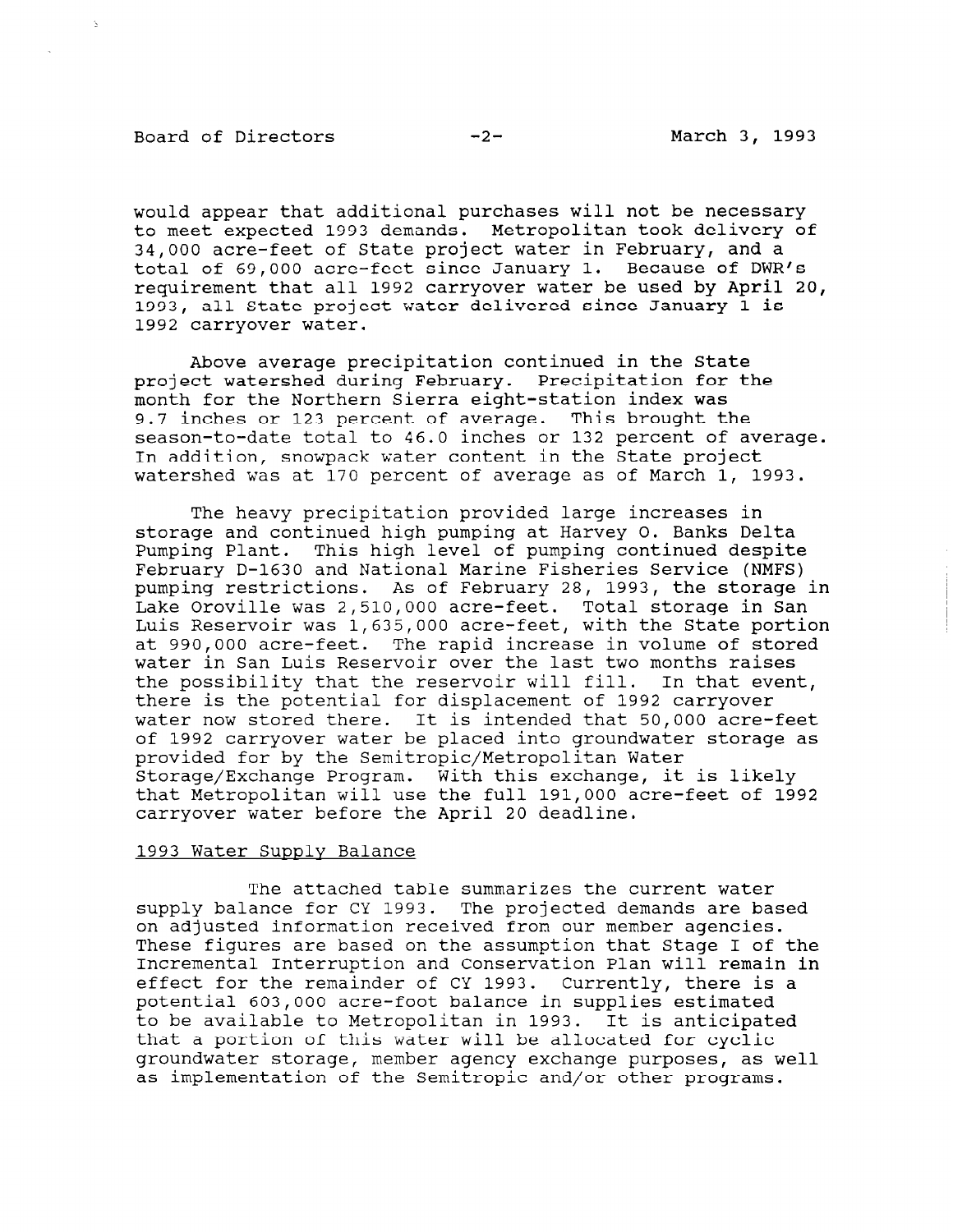#### Board of Directors -3- Harch 3, 1993

 $\mathbb{R}^2$ 

Board Committee Assignment

This letter is an information item to the Water Problems Committee because of its authority with regard to policies, sources, and means of importing water required by the District; and policies regarding water conservation, reclamation, reuse, and underground storage of water and the use thereof, pursuant to Administrative Code, Section 2481 (a) and (i).

Recommendation

For information only.

NW Orl

KN:jp

Attachment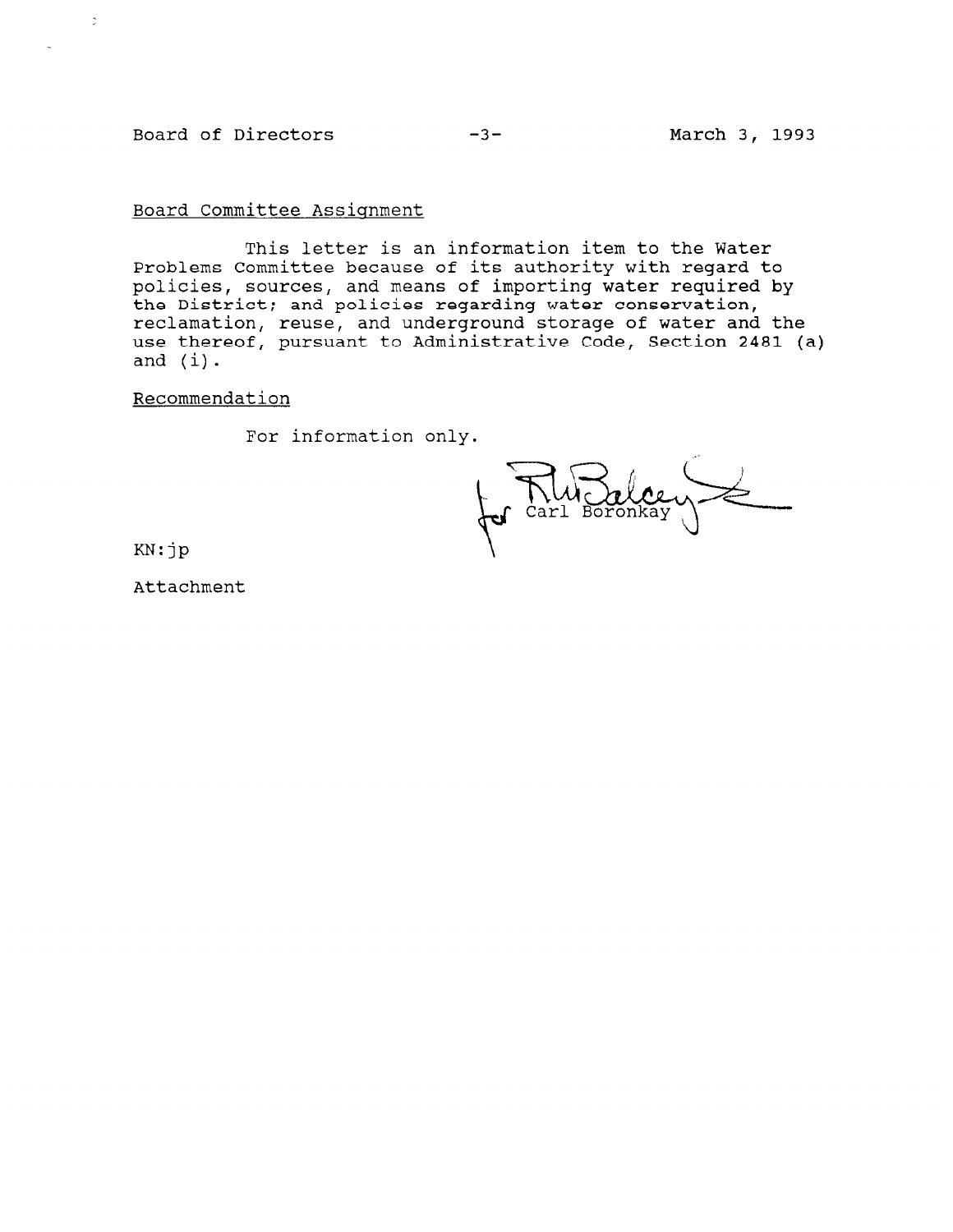# WATER SUPPLY UPDATE

PUBLISHED BY THE OPERATIONS DIVISION

### **SUMMARY**

With the continuation of heavy precipitation throughout the State, on February 24 Governor Wilson declared an end to the drought that began in 1987. Statewide, the water content of the snowpack is now estimated at 170 percent of normal. The Northern Sierra region, which encompasses the State project watershed, also contains 170 percent of the normal water contentfor this time of the year. Five of the eight stations used to calculate the State project supply have received over 40 inches of precipitation from Ocmber I through February 25, with the highest amount at Blue Canyon - almost74 inches. The storage in Lake Oroville has accumulated to over 2.5 MAF, which is 97 percent of the historic average for March 1. Based upon the somewhat lower snowpacks measured on February 1,1993, DWR had increasd the supplres of State project contractors to 55 percent of requests on February 15. Combined with Metropolitan's 1992 carryover water, our total available supply from the State project is now in excess of I .3 MAF. When added to our Colorado River suppiy, this represents a total Metropolitan supply of over 2.5 MAF. Demands on our system are expected to be between 1.9 and 1.9 MAF for CY 1993. The Resources, State Project & Conservation, and Operations divisions are currently exploring several avenues to store as much of this balance of State project water as possible for use in future shortage situations. The abundance of locally produced water has significantly reduced sales, and this trend is expected to continue throughout CY 1993. The CitY of Los Angeles' aqueduct system has about 145 pergent of normal 'water content in its watershed in the Eastern Sierra, and LADWP expects to import over 1.5 times the volume of water available from the Owens Valley in CY 1992. The availability of local water for groundwater replenishment is indicated by the fact that rainfall since July 1 at the Los Angeles Civic Center is over 23.5 inches. The normal for this time of year is 10.5 inches, while the season total for 1991-1992 was only 13.5 inches.

#### SNOWPACK CONDITIONS (ACCUMULATED PACKED SNOW) PRECIPITATION LEVELS (RAIN AND SNOWFALL]



## MWD'S 1993 FIRM WATER SUPPLIES



#### 1993 DEMANDS BY MWD MEMBER AGENCIES